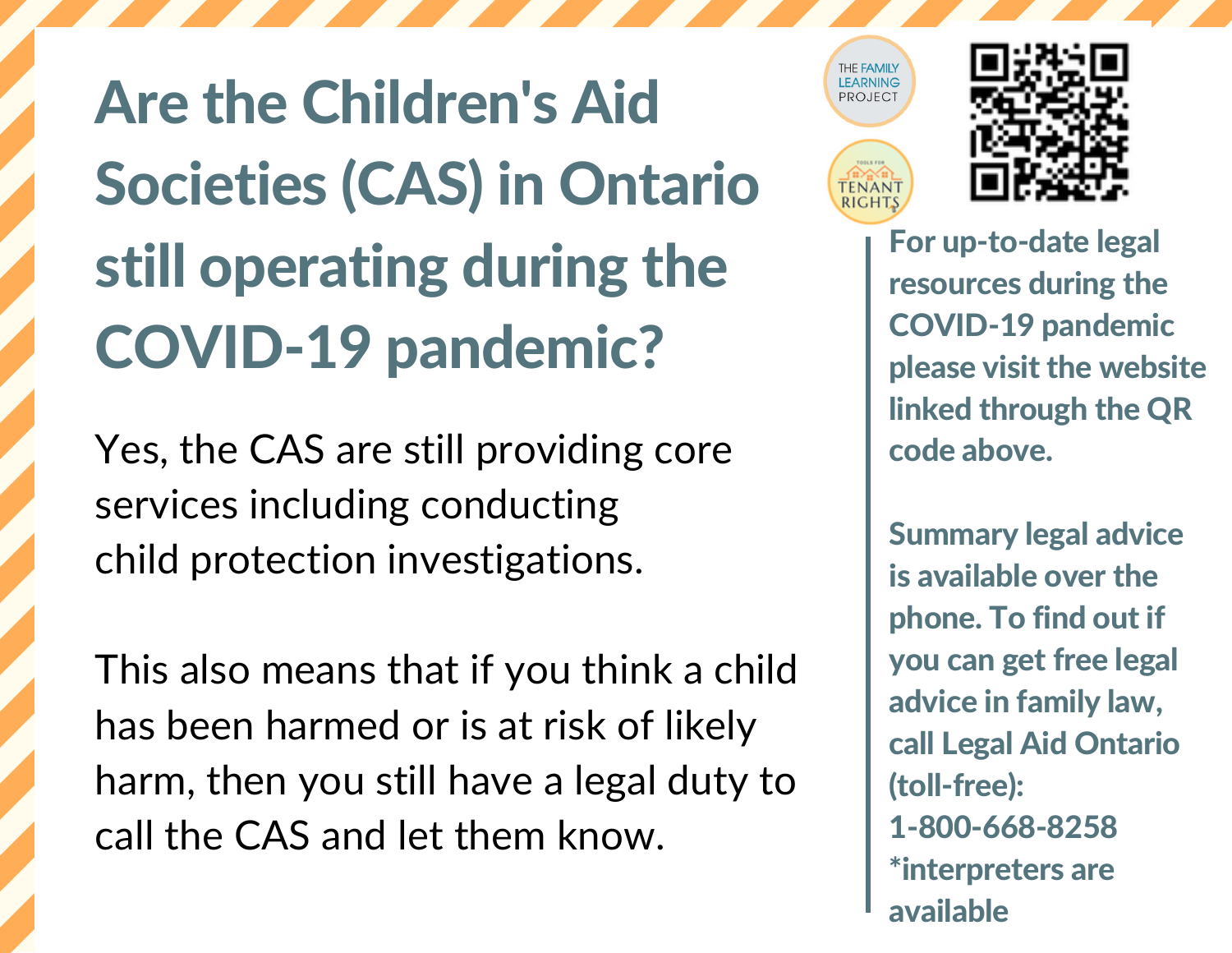## What is a Children's Aid Society (CAS)?

An organization that has a legal responsibility under Ontario's *Child, Youth and Family Services Act* to provide child protection services in Ontario.

## What is a child protection investigation?

A formal process where a CAS worker determines if a child needs protection. They are looking to see if a child has been harmed, or is at risk of likely harm. The CAS worker may visit your house and talk to you and your family.

What types of harm or risk are the CAS looking for? Examples of different types include: physical, sexual, and emotional. The CAS looks to see if a child has been harmed or is at likely risk because of their caregiver's action or lack of action.

For example, if a parent is using physical discipline on a child, or if a child is not being supervised adequately.

You can find out more information at [www.StepsToJustice.ca](https://stepstojustice.ca/questions/family-law/what-can-cas-do-if-they-think-my-child-being-abused-or-neglected) or [www.OneFamilyLaw.ca](https://onefamilylaw.ca/)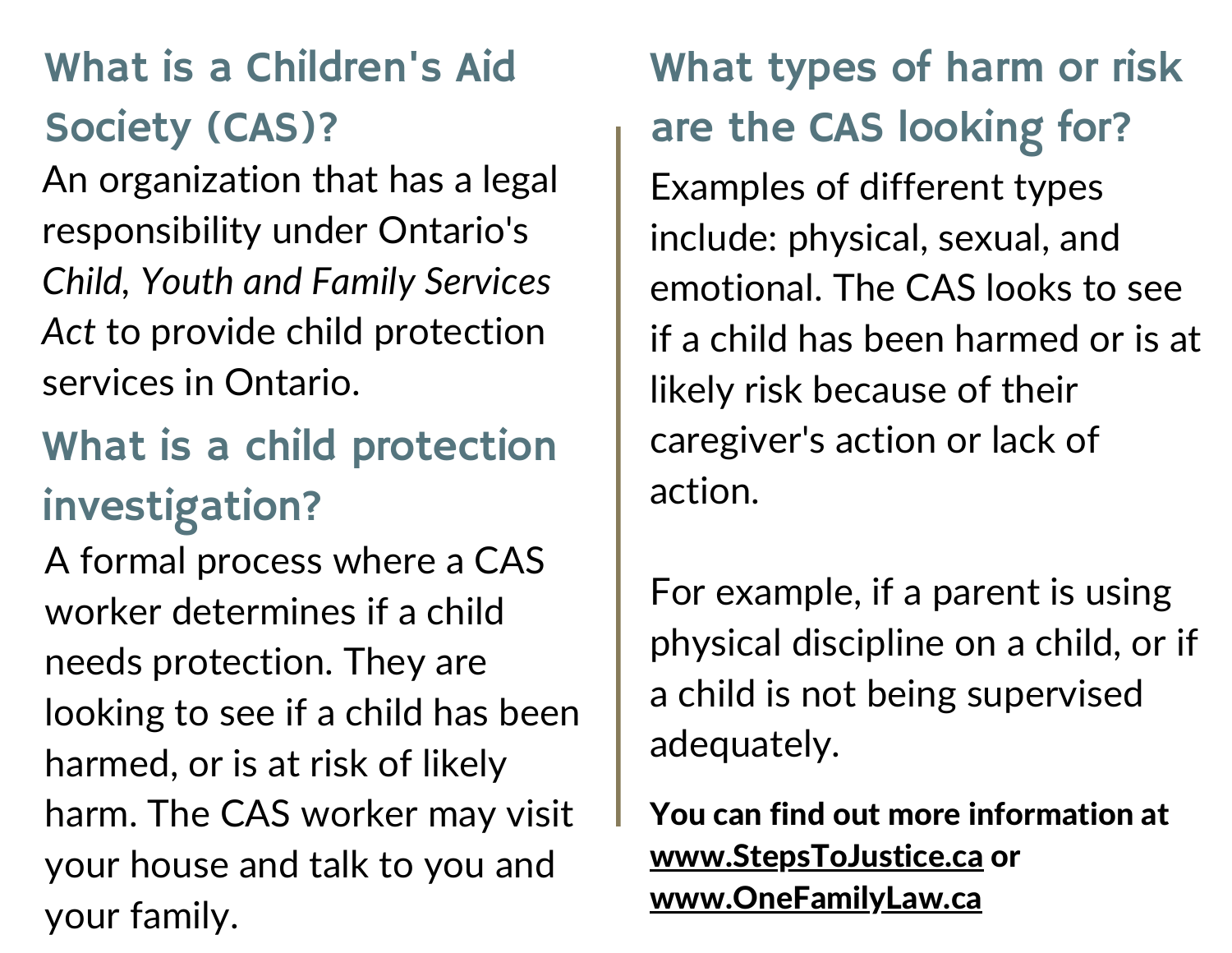I can't buy food or pay rent because of COVID-19. I'm worried that the Children's Aid Society (CAS) may visit me and my children. What can I do?

If a child doesn't have basic needs met—like food, shelter, and a safe environment—then the CAS may think the child has been harmed, or is at risk of harm. If a child has been harmed or is at risk, they might start a protection investigation, even in a pandemic.

You can get support to make sure that your child's basic needs are met (see the back of this card).



**I FARNING** 

**FNANT** 

For up-to-date legal resources during the COVID-19 pandemic please visit the website linked through the QR code above.

Summary legal advice is available over the phone. To find out if you can get free legal advice in family law, call Legal Aid Ontario (toll-free): 1-800-668-8258 \*interpreters are available